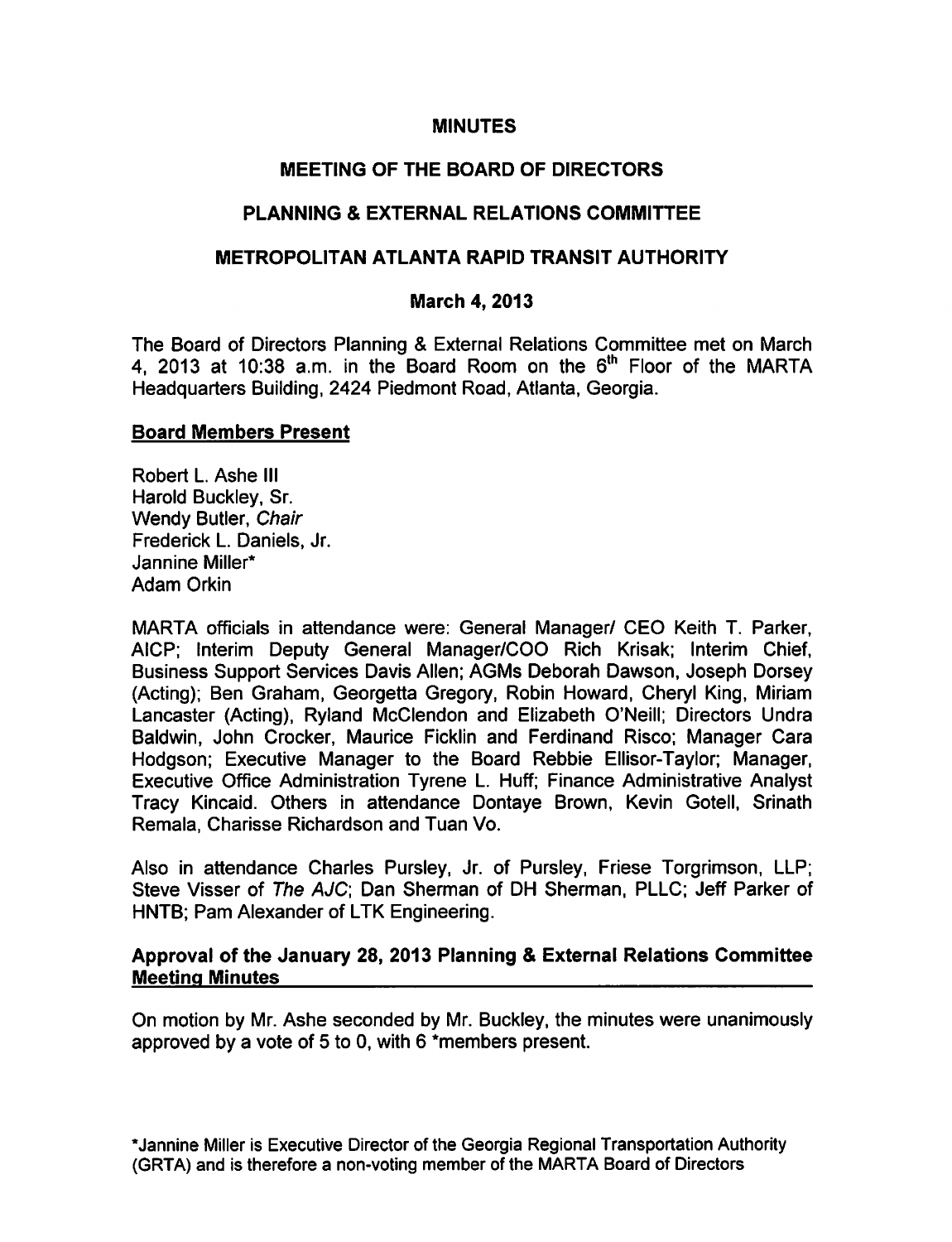# Briefing Lessons Learned from the Joint Development Program

Dr. Crocker briefed the Committee on lessons learned from the Joint Development Program.

### **Overview**

- Goal  $-$  By July 2014 have five (5) active Joint Development projects substantially underway (Discussed in the Summer 2012)
- What have we learned to help us reach that goal (since 2000)
	- $\circ$  Identify potential issues upfront
	- $\circ$  Keep a long term perspective
	- Know what you want from your partners
	- Expect the unexpected

#### Identify Potential Issues Upfront

- Parking-define replacement parking needs prior to seeking proposals
	- Lindbergh (large parking lots)
	- Avondale (size of replacement one issue)
- Infrastructure needs and funding sources
	- Lindbergh-3rd Platform and bus loop reconfiguration
	- o Avondale Bus loop
	- Lakewood-Elevator
- How is MARTA addressing: Identified internal working group to identify issues at priority locations

### Keep a Long-Term Perspective

- Phase ll's have not always materialized:
	- Include performance clauses if appropriate
		- Abernathy
		- **Medical Center**
- Include appraisal resets keeps funding at market rates  $\bullet$ Not applied at Arts Center or Lenox
- Partners will change

### Know What You Want From Your Partners

• Long-Term Partners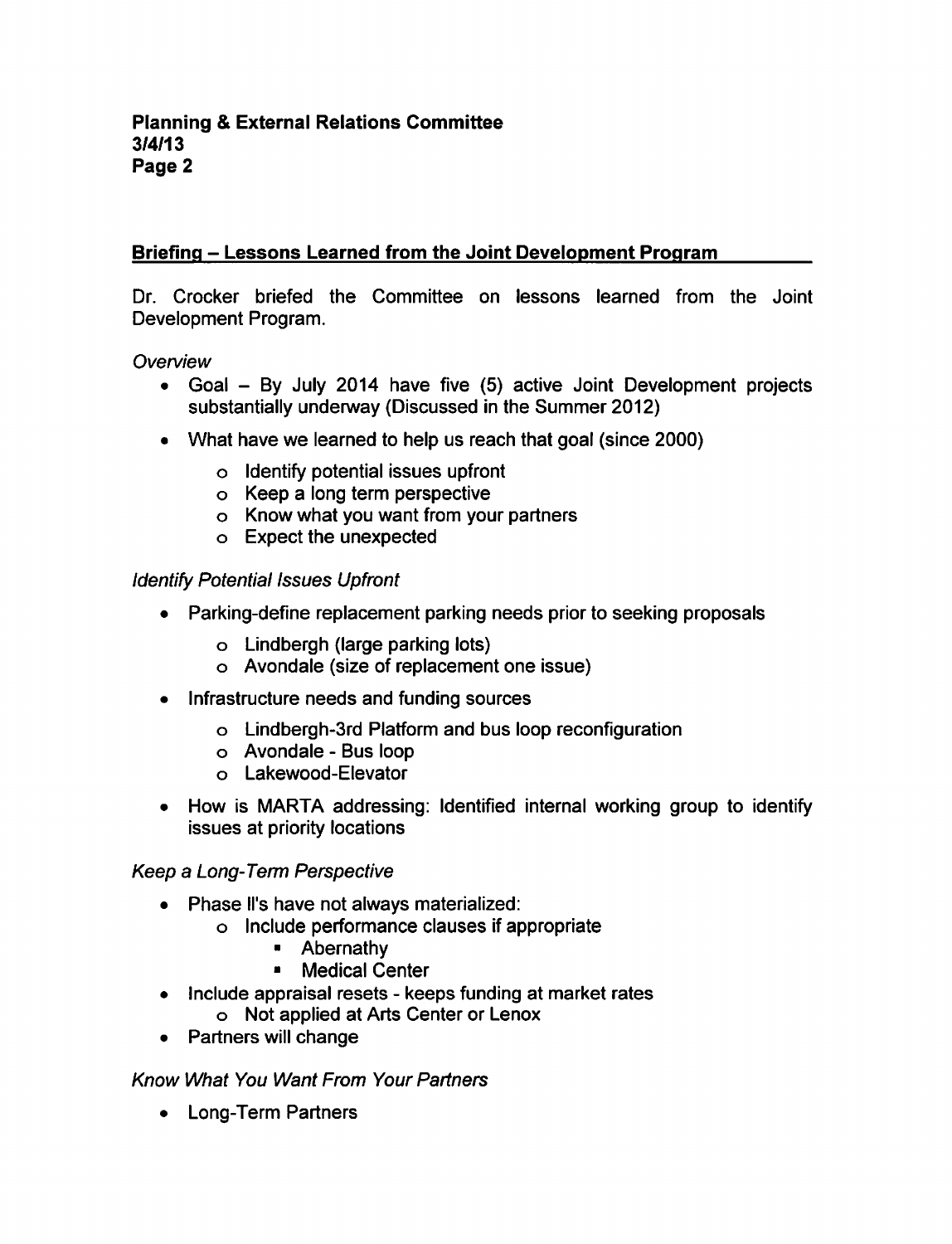- Identify ongoing manager as part of development team evaluation
- Include Retail Partners Up-Front (avoids empty storefronts)
	- Include identification of retail partner in development team evaluation

# Expect the Unexpected

- Change in Retail Environment
	- Rise of online retailing
	- Now more about community services, consumables or advertising
- External Shocks
	- Financial crisis
- Lawsuits
	- $\circ$  Engage the community early  $-$  ensure consistency with plans (LCI's and other)
- Unsolicited Proposals Will Arrive

# How We Are Applying

- Goal: By July 2014 have five (5) active Joint Development projects substantially underway (Made in Summer 2012)
- Set up internal working group to identify issues
- Community plans should serve as foundation of proposals
- $\bullet$  Evaluation of partners develop a long-term team and retail/specialty partners; include partners at the front end

Mr. Ashe said in terms of seeking a long-term partner does MARTA incorporate that into the evaluation process or into the contract terms.

Dr. Crocker said in the evaluation process MARTA would look for someone who constructs a building then owns and manages it throughout the life-cycle of the project rather than someone that constructs a building and then sells it to another company to manage and operate.

Mr. Ashe said MARTA could also consider adding a clause in the contract documents that prohibits the transfer of the company's interest in the project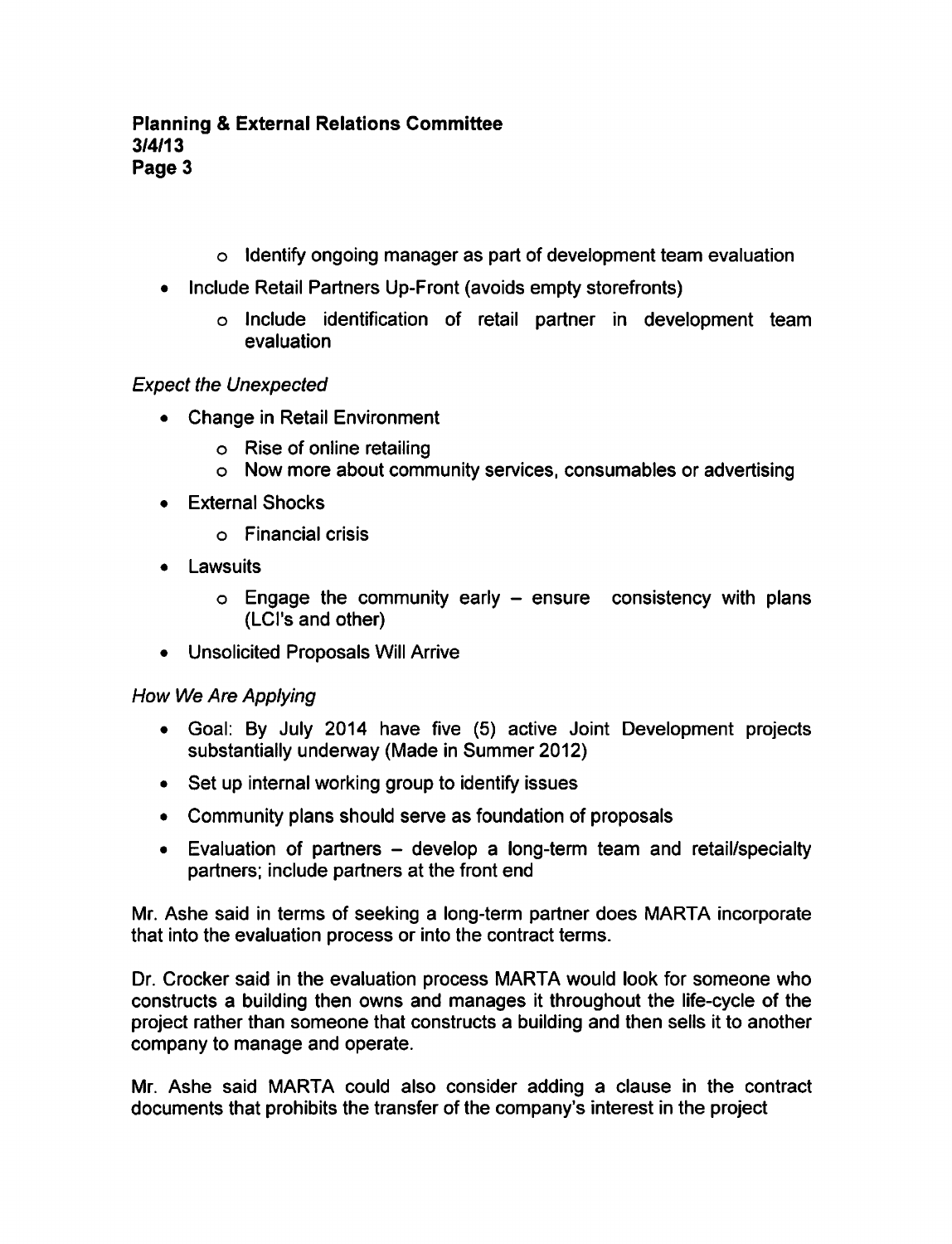#### **Planning & External Relations Committee** 3/4/13 Page 4

without MARTA's consent or an exit penalty. There are other ways to accomplish it that permit MARTA to continue to have the widest possible field of respondents to the RFP.

Dr. Crocker said MARTA's legal team would identify some of those ways.

Mr. Daniels said MARTA has a lot of unused parking. He asked how will MARTA look at replacement parking going forward in order to maximize the space versus having a lot of unused space that virtually cost the Authority more.

Dr. Crocker said one example is Brookhaven Station. It was opened in the mid-1980s as an end-of-the-line station so it has a very large parking lot. Since then MARTA has opened Chamblee and Doraville Stations. Twice per year, MARTA's Research & Analysis group does an analysis of utilization of MARTA's parking spaces. If the Authority releases Brookhaven for Joint Development, part of the documentation would state that MARTA anticipates needing X number of spaces, which is currently 30-35% of the total number of spaces. The Authority would expect to have this amount of replacement parking based on past utilization and future growth as determined by the Research & Analysis group.

Mr. Daniels said staff will actually provide an analysis which will help MARTA avoid redevelopment that would result in the same situation that already exists in terms of underutilized parking.

Dr. Crocker said that is correct. He added that the policy adopted in November 2010 allowing MARTA flexibility is one of the more progressive ones in the industry.

Mr. Daniels asked is MARTA looking at any performance clauses that would allow a reset. Once a partner leaves, MARTA should be able to reset and look at all of the pieces to determine if things need to change  $-$  things that may not be in the Authority's best financial interest in the long run.

Dr. Crocker said MARTA can use those opportunities. One opportunity that may come up soon involves Deck 2 near Tongue & Groove. It has the foundation and parking support to provide for a 200,000 square foot office building. However, the office market is not the greatest and is not expected to turn around soon. Carter, MARTA's leasee at that location, has indicated that they are exploring whether or not they can construct apartments. In order to change that MARTA would have to reopen the lease there which would change the financial arrangement.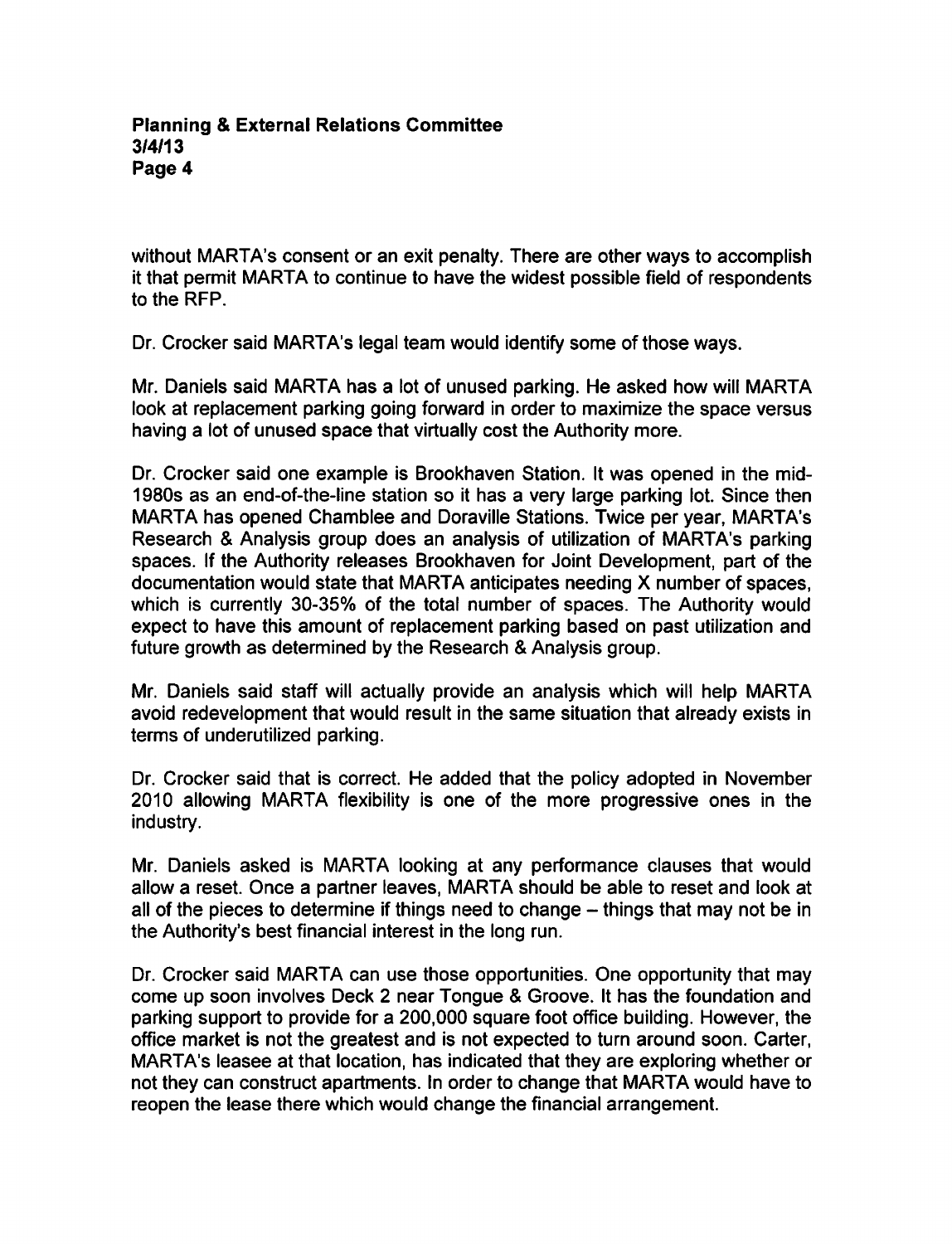Mr. Daniels said contracts going forward need to provide some level of flexibility for MARTA if the markets or partners change, which they inevitably do. The Authority needs to be able to work with a new developer or new financial real estate partner to establish what makes sense for the ongoing liability of MARTA's income stream.

Dr. Crocker agreed.

Mr. Daniels said when a proposal comes back all the opportunity costs need to have been examined. He asked about methods of income capture and revenue generation for the Authority.

Dr. Crocker said that is why staff is very hopeful to have the planning technical assistance contract awarded beforehand because each subsection will be MARTA's real estate financial analysis. MARTA will rely on them to help in that area. The contract should be before the Board in the coming months. The real estate evaluation is part of that contract.

Mr. Daniels asked that staff follow-up on some of the incentives that ARC's Steve Brown presented.

Dr. Crocker said ARC is currently updating their Transportation Demand Management (TDM) Plan. MARTA has worked closely with the lead and is in discussion about those incentives.

Mr. Orkin said in real estate it is hard to duplicate what was done year after year. It may be very difficult to create a template that will fit all of MARTA stations. He said what staff is doing is very solid. One of MARTA's biggest assets outside of ground is its air rights. The Authority's airspace has a tremendous amount of value.

Ms. Miller said it is difficult to assess how to proceed given the fact that there are many moving parts, different types of arrangements and/or opportunities at all these different stations, with nothing more than a goal of getting five underway by next summer. Unless there are high-level goals and an orientation towards what MARTA is trying to achieve, this is going to be "the tail wagging the dog". MARTA has to get this absolutely right. Today, Lindbergh is great but it took a long time to get there. MARTA has a decade of lessons learned. Now is the time to realistically take a step back and figure out what the Authority is trying to achieve. Is it revenue generation on a long-term basis or to what degree should it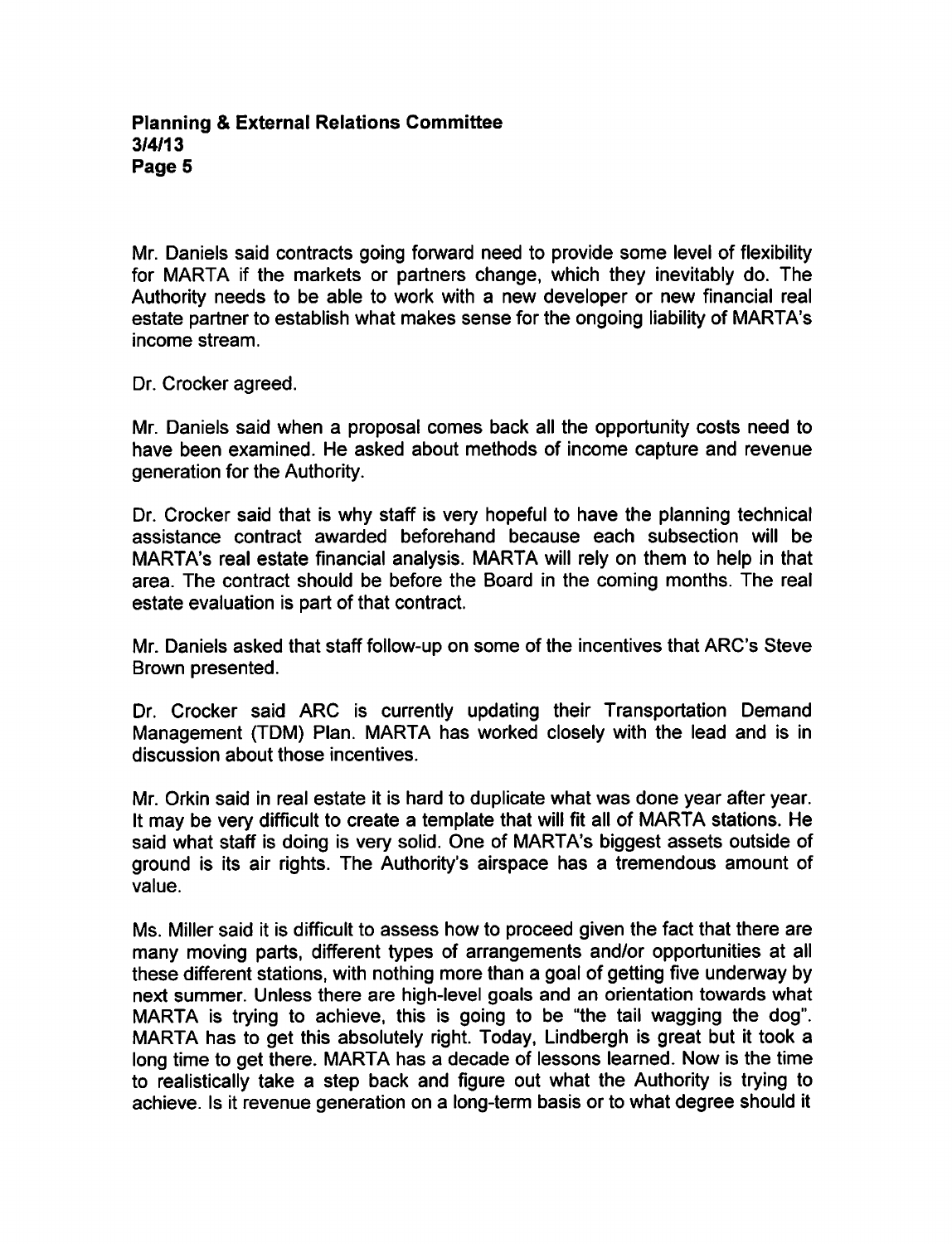#### Planning External Relations Committee 3/4/13 Page 6

be captured upfront. How much is MARTA looking at TOD to improve ridership? To what degree is MARTA looking for TOD's to achieve regional goals like more reliable commutes and better quality of life. These things should be a part of every presentation as a reminder to the MARTA Board so that message can be conveyed appropriately. MARTA needs support  $-$  people have to know that the Authority knows what it is doing and has very specific goals in mind.

Dr. Crocker said MARTA ended up with a goal of five (which was narrowed from ten) based on things such as parking and land availability. The goal is to generate Operating Revenue. There is some ongoing analysis and strategic thinking – staff will work to make that more explicit to the Board.

Ms. Miller said MARTA has a lot of experience and the Board trusts that staff is doing a great job. At a higher level though, MARTA needs to be able to articulate what TOD is trying to do and has done for the Authority.

Ms. King said this is key for MARTA and staff is very focused on trying to achieve a set of defined goals. MARTA already has the guidelines and policies in place. Once the Real Estate Advisor is onboard they will also help with this.

Mrs. Butler said the Board needs to be refreshed on the TOD policies. She asked that staff reference the policies in future joint development presentations.

Mr. Buckley said MARTA needs to also establish a way in which to handle unsolicited proposals.

Mrs. Butler said proposals have to go through the RFP process unless it comes from a jurisdiction.

Mr. Parker said MARTA is hosting a Work Session for Board Members on Development Day that will address many of the concerns raised today.

Mr. Ashe asked that the Board receive a copy of the Work Session materials.

## Resolution Authorizing the Solicitation of Proposals for P29268 – Joint Development of Parcel D1124 at King Memorial Station

Mr. Crocker presented this resolution for Board of Directors' approval authorizing the solicitation of proposals for Joint Development of Parcel D1124 at King **Memorial**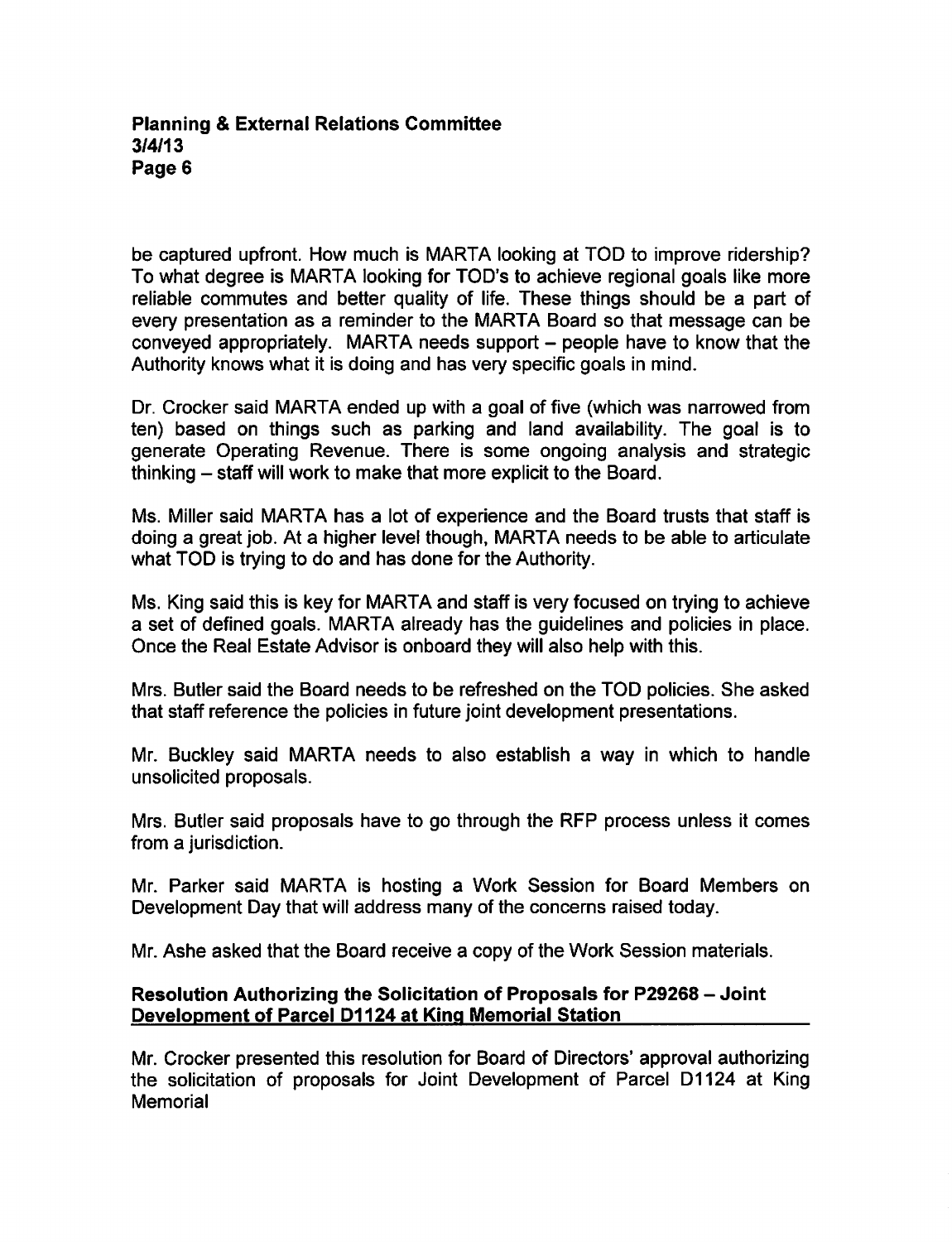Station by means other than competitive bidding, in accordance with Section 14(m) of the MARTA Act, through the use of Request for Proposals.

On motion by Mr. Ashe seconded by Mr. Daniels, the resolution was unanimously approved by a vote of 5 to 0, with 6 \*members present.

### Other Matters

Mrs. McClendon announced the following special events:

- MARTOC Meeting  $-$  March 6
- MARTA Development Day  $-$  March 7
- APTA Legislative Conference (Washington, D.C.) March 10-12
- $\bullet$  Small Business Roundtable March 15
- $\bullet$  DeKalb Jurisdictional Briefing March 19
- $\bullet$  Central Atlanta Progress Annual Meeting March 28
- $\bullet$  MARTA Women's History Program March 29

\*\*\*\*\*\*\*\*

Mrs. McClendon highlighted meetings in the community attended by MARTA's GM/CEO as follows:

- $\bullet$  Senator Schaffer March 13
- Representative Abrams  $-$  March 13
- $\bullet$  Lieutenant Governor Cagle March 19
- Fulton and DeKalb Counties Commissioners (Eaves, Garner, Hausmann, May, Johnson) - March  $27$
- $\bullet$  House Speaker Ralston March 27
- MARTA Tour (Senator Gooch, Representative Tom Taylor, Senator Miller) - March 27